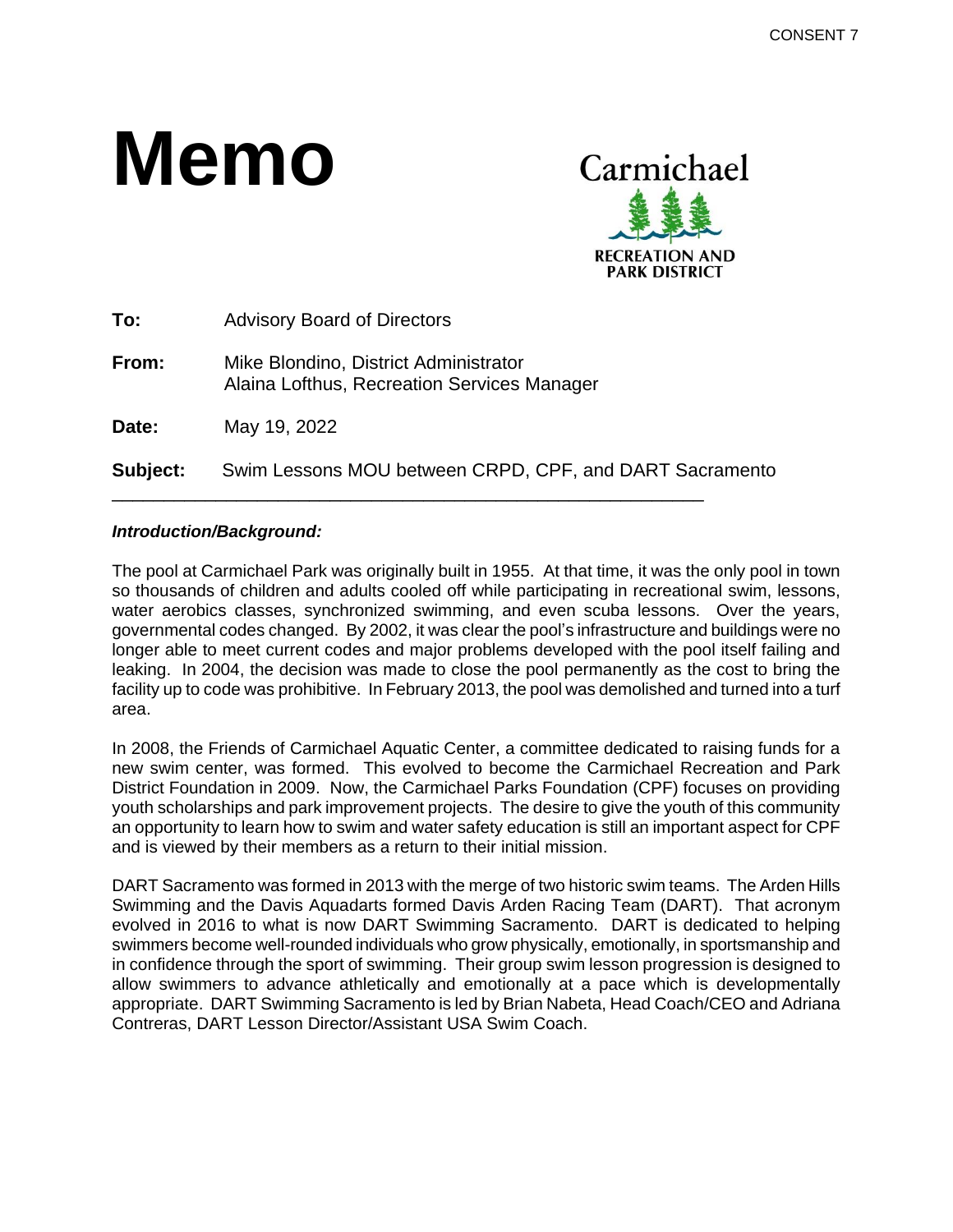#### *Discussion:*

Last summer, CRPD, CPF, and DART entered into a MOU to offer scholarships for swim lessons. CPF funded 37 DART swim lesson scholarships. Staff worked collaboratively with CPF and DART to outline the new terms of the partnerships in the Memorandum of Understanding (Attachment A). The following is a summary of the division of responsibilities between the three parties:

CRPD – Provide CPF a list of approved swim lesson scholarship recipients at the end of the final session date of the swim lesson program and promote the program through various CRPD marketing avenues.

DART – Provide certified instructors and lifeguards for the swim lessons as well as secures the aquatic facility including completing necessary permits and fees. DART also strives to ensure the highest level of safety, following all COVID-19 safety guidelines, as well as a quality program for children to learn swimming techniques and water safety skills. The MOU additionally details out the class offerings. DART is committed to providing three sessions, eight lessons per session, 30-minute lessons per time slot for \$75 per session. The children to instructor ratio would be 4:1 providing a good opportunity for children to learn while being in a small, controlled, and safe situation. A certified lifeguard will also always be on the pool deck while lessons are occurring to ensure safety needs are met. DART will work with CRPD and CPF to provide regular reports, anecdotes, and pictures that can used for promotional purposes. DART will approve scholarships covering 50% of participation fees for parties who live in specified zip codes (95608 and 95628) up to \$2,000 for the entire program. If this amount nears exhaustion, DART will notify CRPD and CPF to inquire any interest in additional scholarship funding. Lastly, DART will invoice CRPD at the end of each session for the scholarship fee balances.

CPF – Reimburse CRPD for sessions invoiced for scholarships in the amount provided to CRPD by DART including a 15% fee to go towards CRPD staff time.

The MOU has been reviewed by County Counsel and County Risk Management and all recommended edits were made and agreed to by CPF and DART.

#### *Recommendation:*

Staff recommend that the Carmichael Recreation and Park District Advisory Board of Directors approve the Memorandum of Understanding between Carmichael Recreation and Park District, Carmichael Parks Foundation, and DART Swimming Sacramento effective June 1, 2022, as presented.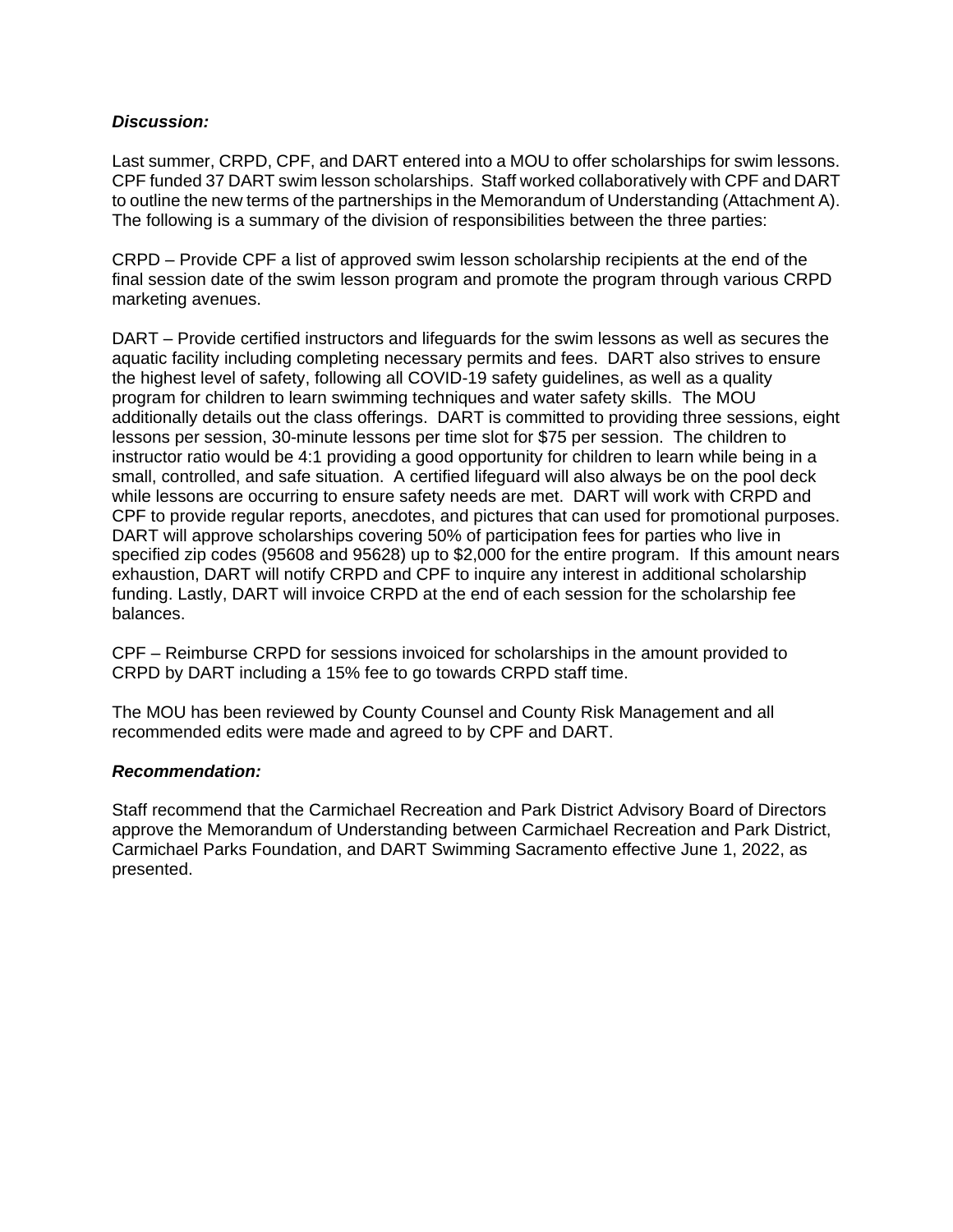### **MEMORANDUM OF UNDERSTANDING BETWEEN CARMICHAEL RECREATION AND PARK DISTRICT, CARMICHAEL RECREATION AND PARK DISTRICT FOUNDATION (DBA CARMICHAEL PARKS FOUNDATION), AND DART SWIMMING SACRAMENTO**

The Carmichael Recreation and Park District, a Recreation and Park District formed pursuant to the California Public Resources Code (section 5780, et seq.) hereinafter referred to as "CRPD", the Carmichael Recreation and Park District Foundation (DBA Carmichael Parks Foundation), hereinafter referred to as "CPF", and the DART Swimming Sacramento, a nonprofit, 501(c)(3) organization, hereinafter referred to as "DART", enter into this Memorandum of Understanding (MOU) for the express purpose of implementing a swim lesson program subject to the terms and conditions stated herein.

**WHEREAS**, CRPD understands the importance of providing its community members an opportunity to learn how to swim for safety and recreational purposes but lacks the facilities, staff expertise, and funds to provide this service; and

**WHEREAS**, CPF desires youth to have affordable access to swim lessons for safety and recreation purposes and is willing to provide youth scholarships for such programs; and

**WHEREAS**, DART has experience in teaching swim lessons and has demonstrated the business skills, subject knowledge, and experience necessary to supervise staff (including but not limited to certified water safety instructors and lifeguards) and manage all operational requirements such as payroll and benefits management; accounts payable and receivable; cash management; and independent operator insurance.

**NOW, THEREFORE**, the Parties hereto agree as follows:

### **I. TERM**

A. The term of this MOU shall commence June 1, 2022 through July 31, 2022.

### **II. TERMINATION**

- A. DART may terminate the MOU or cancel the swim lesson program hereto by providing thirty (30) days written notice to CRPD. In the event DART terminates or cancels without the advance notice to CRPD, DART is responsible for any financial loss incurred by CRPD pursuant to this MOU.
- B. CRPD may terminate the MOU or cancel a swim lesson program by providing thirty (30) days written notice to DART.

### **III. COMPLIANCE WITH LAWS**

A. DART shall be solely and completely responsible for implementing the applicable COVID-19 guidelines from the California Department of Industrial Relations, Division of Occupational Safety and Health, and the applicable COVID-19 guidance from the Centers for Disease Control and Prevention for the protection of staff and participants, including regulations concerning education, training, routine cleaning, on-site washing .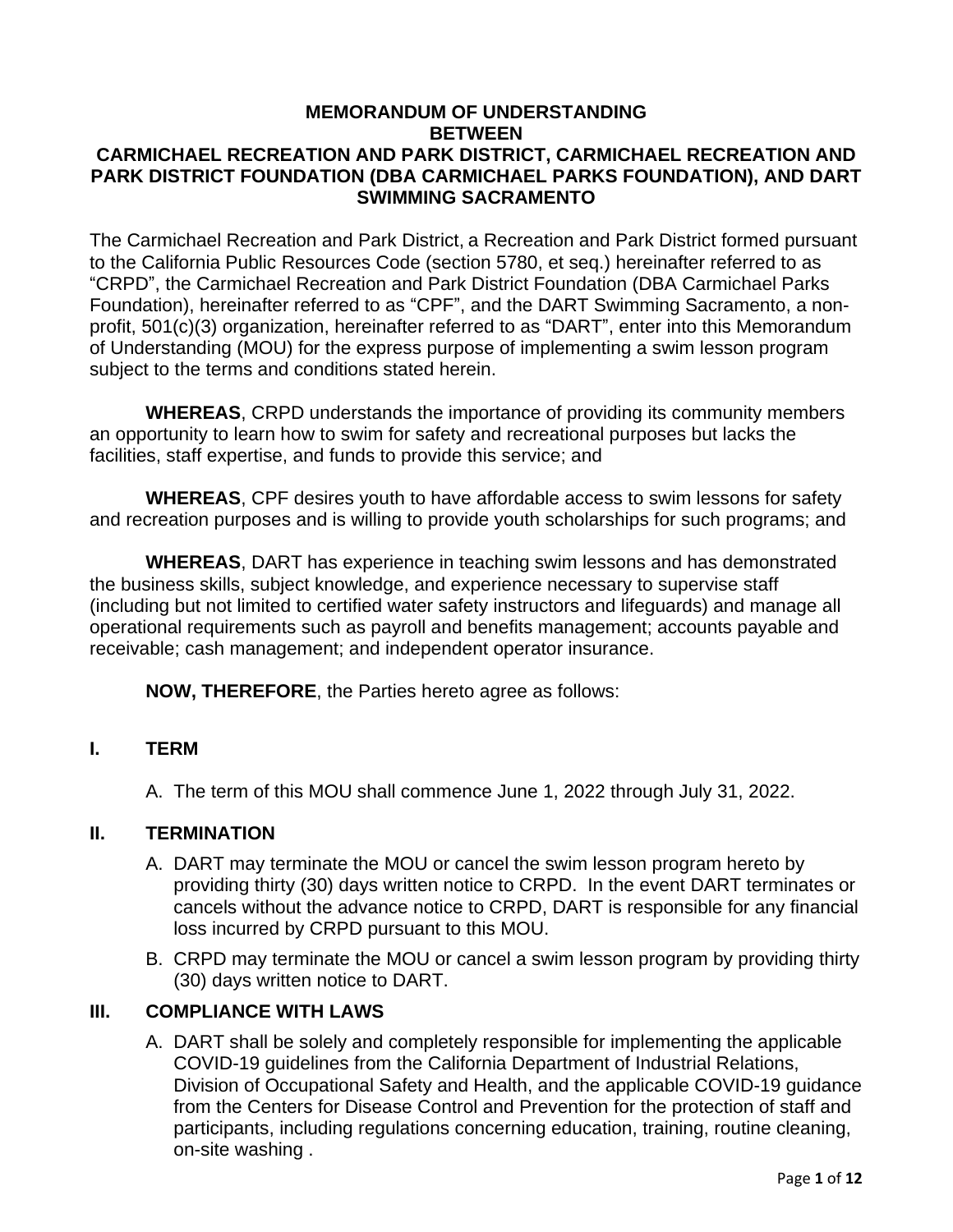- B. DART agrees to abide by all applicable local, federal, and state accessibility standards and regulations, as well as those local, state, and federal laws and regulations related to public gatherings.
- C. CRPD reserves the right to immediately terminate this MOU should DART fail to comply with any provision of this section.

# **IV. DESCRIPTION OF SERVICES**

- A. CRPD will:
	- 1. Provide CPF a list of approved swim lesson scholarship recipients at the end of the final session date of the swim lesson program.
	- 2. Promote the swim lesson program through CRPD's website, social media, community center bulletin board, district publication, park signage, and at special events.
- B. DART will:
	- 1. Ensure the highest level of safety and security is maintained in the pool, pool deck, and in the ancillary aquatic facilities.
	- 2. Provide Certified Water Safety Instructors who are also certified in CPR and first aid to teach swim lessons to children.
	- 3. Provide a Certified Lifeguard, which includes First Aid, CPR and AED training, on the pool deck during the swim lesson program days and times.
	- 4. Strive to provide innovative quality swim lessons implemented through DART designed curriculum to youth participants during agreed upon days and times as described below to increase water safety awareness and recreational swim abilities.
		- a. Three program levels: Starfish and Seahorse (8 and under), Otter and Seal (9 and older), and Shark (Advanced 8 and older).
		- b. Eight total number of swim lessons per camp.
		- c. \$75 per camper for eight swim lessons.
		- d. 30 minutes per swim lesson.
		- e. 4:1 maximum camper to teacher ratio.
		- f. The minimum number of campers per class is two.
		- g. Camp Sessions Availability (subject to changes approved by the Recreation Services Manager or designee):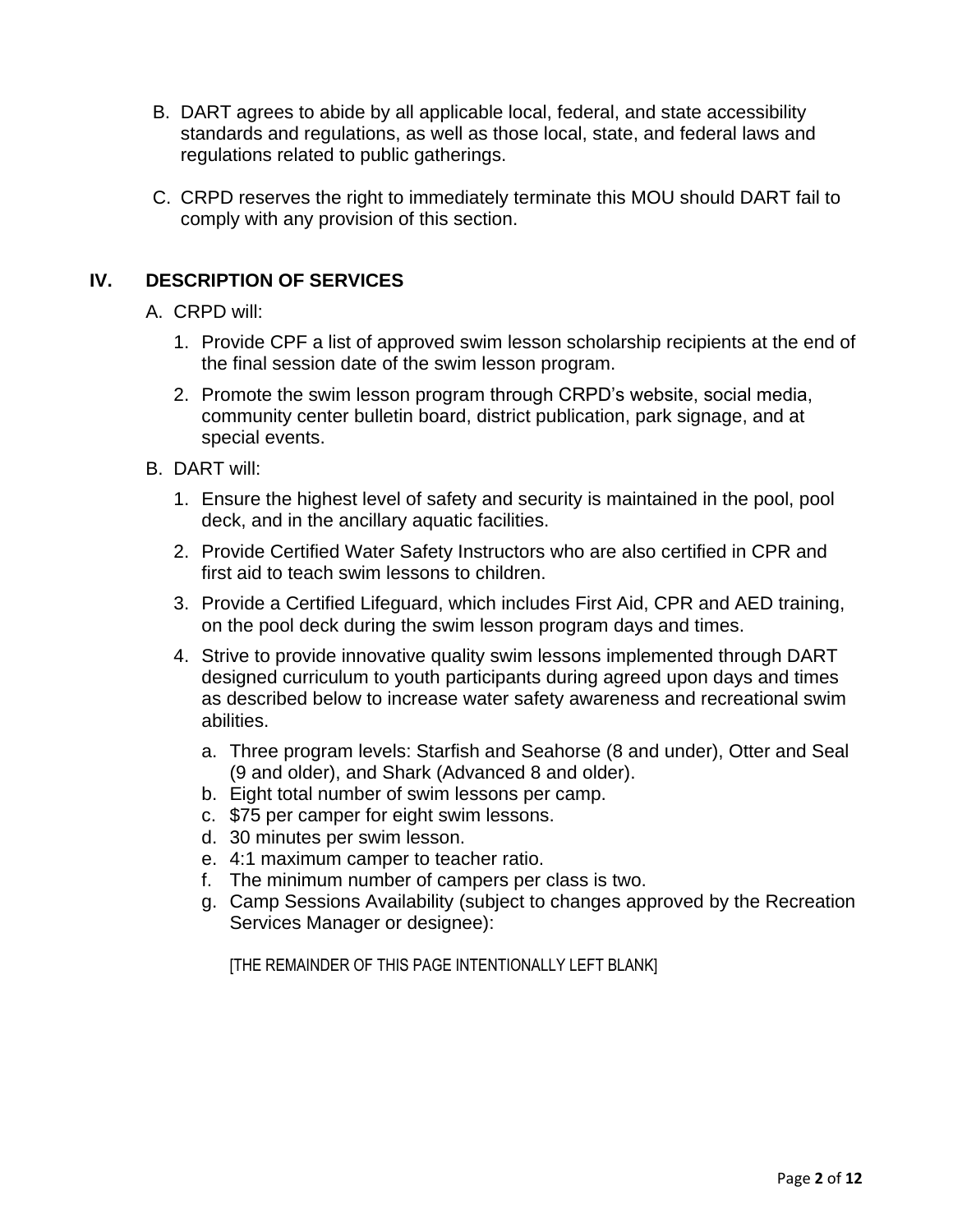| <b>Session Dates</b>               | # of Camper<br>Slots Available*          | <b>Times Offered**</b>                                                                                                   |
|------------------------------------|------------------------------------------|--------------------------------------------------------------------------------------------------------------------------|
| June $13th$ – June $23rd$          |                                          | $4pm - 4:30pm,$                                                                                                          |
| June $27th$ – July 1 <sup>st</sup> | 4-16 slots<br>available per time<br>slot | $4:35$ pm $-5:05$ pm,<br>$5:10$ pm $-5:40$ pm,<br>$5:45$ pm $-6:15$ pm,<br>$6:20$ pm $-6:50$ pm,<br>$6:55$ pm $-7:35$ pm |
| July $27th$ – July $30th$          |                                          |                                                                                                                          |

\*Available slots are applicable for each time offered for all three sessions. \*\* Times offered are the same for all three sessions.

- 5. Provide swim lesson registration through DART's registration website.
- 6. Provide exceptional customer service and demonstrate a commitment to excellence for participants of various ages and skill levels.
- 7. Complete all necessary swimming pool site specific agreements, including but not limited to, facility requirements, insurance, and fees.
- 8. Comply with all federal, state, and local laws prohibiting discrimination against individuals with disabilities and special needs, including but not limited to the American Disabilities Act (ADA). The ADA guarantees equal opportunity for individuals with disabilities in employment, public accommodations, transportation, local and state government services, and telecommunications.
- 9. Notify CRPD of any necessary class cancellations and possible make-up days and times.
- 10.Communicate with interested parties who live in the specified zip codes (95608 and 95628) about available scholarships provided by CPF covering 50% percent of the swim lesson program fee per individual for a total of \$2,000 for the entire program. If this amount nears exhaustion, DART will notify CRPD and CPF to inquire any interest in additional scholarship funding.
- 11.Provide summary reports at the end of the final session to CRPD and CPF including participation numbers, participant age and gender (if collected), capacity percentages, pictures, and anecdotes that can be used for promotional purposes. .
- 12.Provide CRPD an invoice after the final session listing the youth scholarship participants' names, fee balances (scholarship amounts), and total amount due for payment. The invoice may be emailed to the Recreation Services Manager [\(Alaina@carmichaelpark.com\)](mailto:Alaina@carmichaelpark.com) or mailed to the CRPD District Office (5750 Grant Avenue, Carmichael CA 95628)
- 13.Provide promotional appearances and educational sessions on water safety and swim lessons at area schools and CRPD events when available and as agreed upon prior to the date of appearance.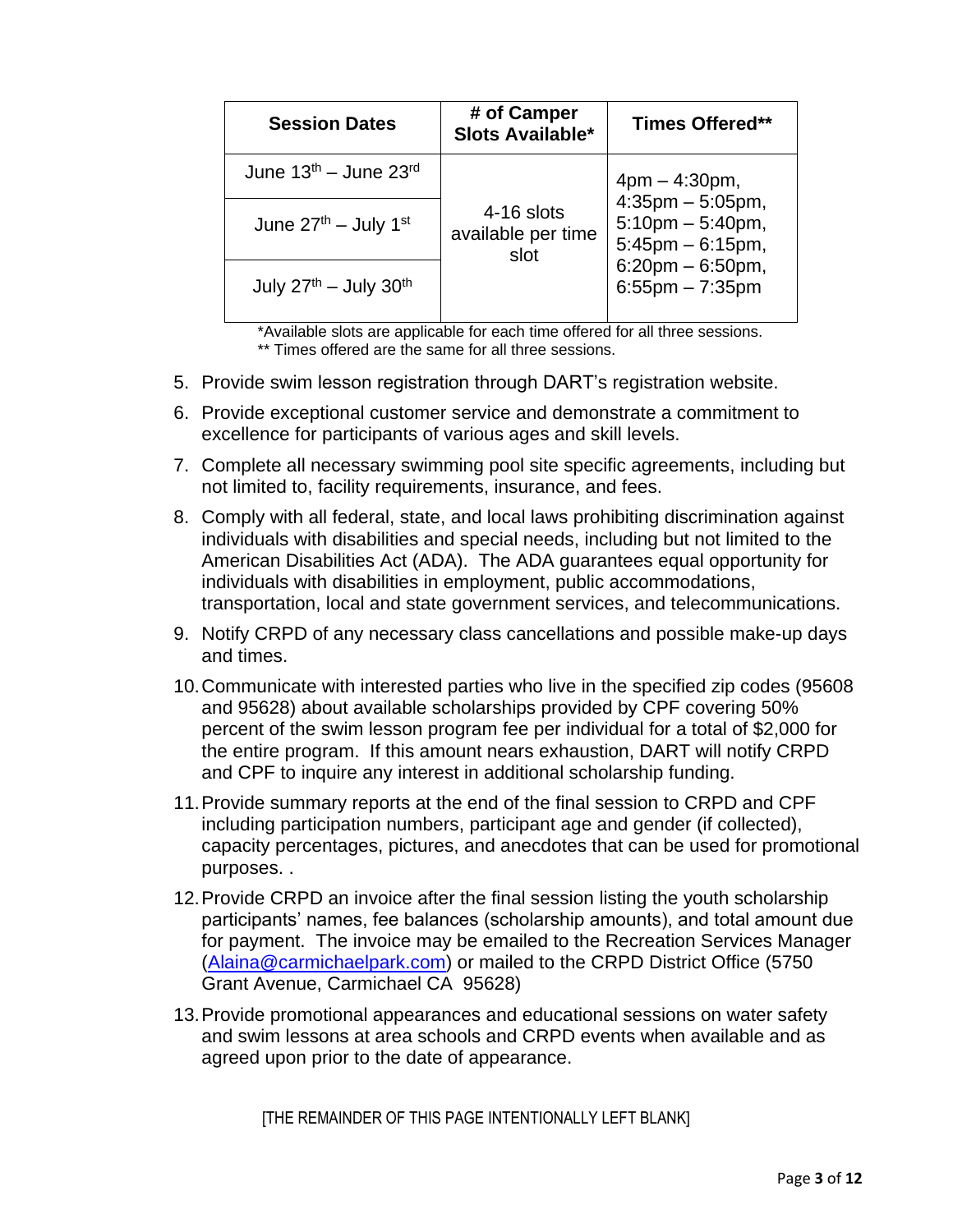- C. CPF will:
	- 1. Reimburse CRPD for the invoiced amount provided to CRPD by DART for scholarships (not to exceed \$2,000), plus an additional 15% CRPD fee to cover costs related to CRPD staff administering this MOU.

## **V. ASSIGNMENT**

A. DART shall not subcontract or assign any portion of the rights, obligations or duties required under this MOU.

### **VI. INDEPENDENT AGENCIES**

- A. It is understood and agreed that DART (including DART's employees) is an independent contractor and that no relationship of employer-employee exists between the parties hereto. DART's assigned personnel shall not be entitled to any benefits payable to employees of CRPD as an independent contractor, DART hereby indemnifies and holds CRPD harmless from any and all claims that may be made against CRPD based upon any contention by any third party that an employer-employee relationship exists by reason of this agreement.
- B. It is further understood and agreed by the parties hereto that DART in the performance of its obligation hereunder is subject to the control or direction of CRPD as to the designation of tasks to be performed, the results to be accomplished by the services hereunder agreed to be rendered and performed, and not the means, methods, or sequence used by DART for accomplishing the results.
- C. If, in the performance of this agreement, any third persons are employed by DART, such person shall be entirely and exclusively under the direction, supervision, and control of DART. All terms of employment, including hours, wages, working conditions, discipline, hiring, and discharging, or any other terms of employment or requirements of law, shall be determined by DART, and the CRPD shall have no right or authority over such persons or the terms of such employment.
- D. It is further understood and agreed that as an independent contractor and not an employee of CRPD, neither DART nor DART's assigned personnel shall have a) any entitlement as a CRPD employee; or b) except as otherwise provided by this Agreement, the right to act on behalf of CRPD in any capacity whatsoever as agent, nor to bind CPRD to any obligation whatsoever. DART shall not be covered by worker's compensation; nor shall DART be entitled to compensated sick leave, vacation leave, retirement entitlement, participation in group health, dental, life and other insurance programs, or entitled to other fringe benefits payable by the CRPD to employees of the CRPD.
- E. Notwithstanding DART's status as an independent contractor, CRPD shall withhold from payments made to DART such sums as are required to be withheld from employees by the Federal Internal Revenue Code; the Federal Insurance Compensation Act; the State Personal Income Tax Law and the State Unemployment Insurance Code; provided, however, that said withholding is for the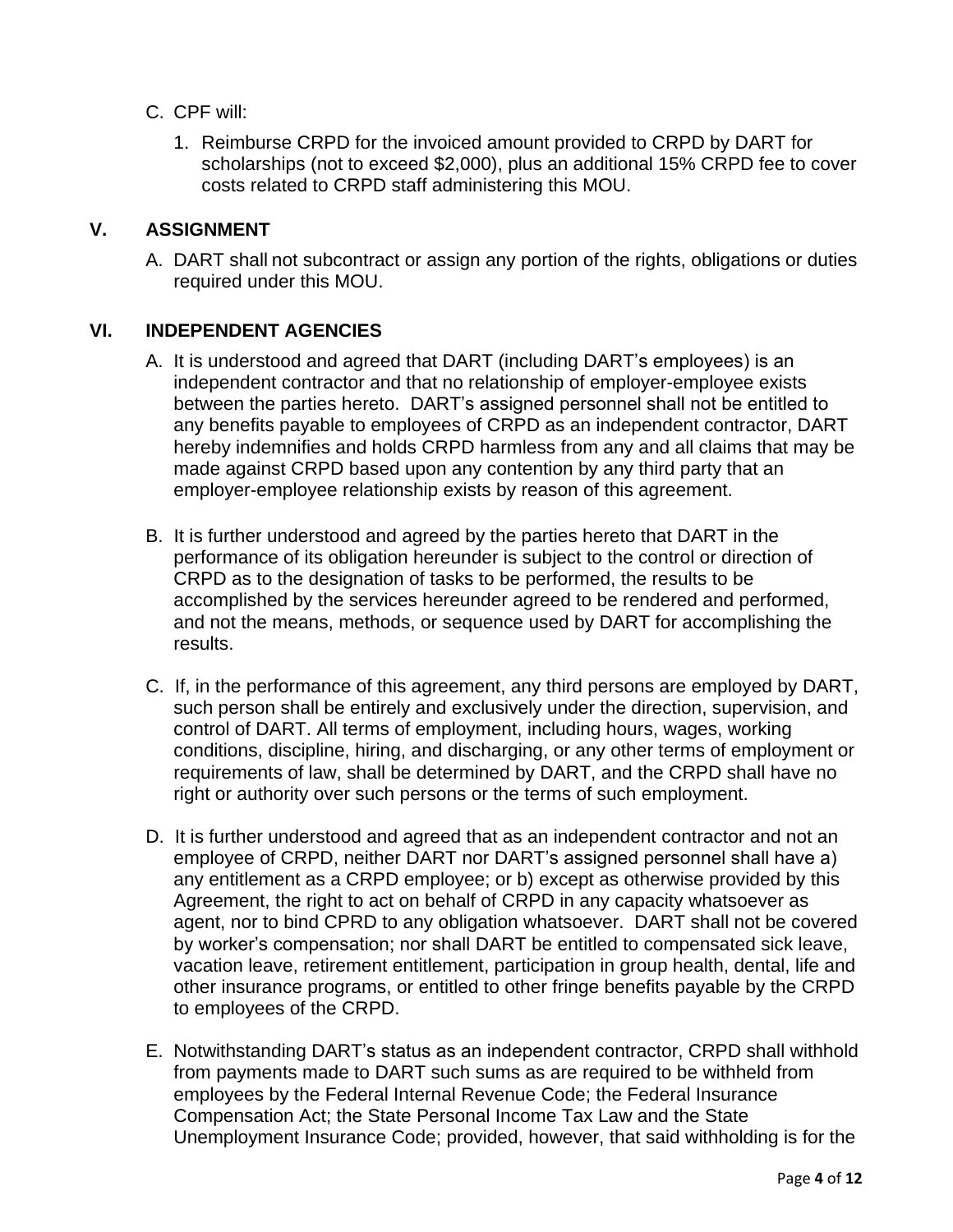purpose of avoiding CRPD's liability under said laws and does not abrogate DART's status as an independent contractor as described in this contract. Further, DART is not included in any group covered by CRPD's present agreement with the federal Social Security Administration.

F. The services DART administers and performs pursuant to this MOU are intended to have the result of improving water safety and swim abilities to area youth in a fun, safe, healthful and encouraging manner through this swim lesson program. Any vending by DART is done independently from CRPD, and DART assumes responsibility for all related permits, health regulations, taxation, and auditing related to vending. All vending or self-promotion done by DART, relating to this swim lesson program, must be pre-approved by CRPD using DART and CRPD agreed upon criteria.

#### **VII. INDEMNIFICATION**

To the fullest extent permitted by law, DART shall indemnify, defend, and hold harmless CRPD, the County of Sacramento, and CPF, their governing Boards, officers, directors, officials, employees, and authorized volunteers and agents, (each an "Indemnified Party," and collectively "Indemnified Parties") from and against any and all claims, demands, actions, losses, liabilities, damages, and all expenses and costs incidental thereto (collectively "Claims") including cost of defense, settlement, arbitration, and reasonable attorneys' fees, resulting from injuries to or death of persons, including but not limited to employees of either Party hereto, and damage to or destruction of property or loss of use thereof, including but not limited to the property of either Party hereto, arising out of, pertaining to, or resulting from the acts or omissions of DART, its officers, employees, or agents, or the acts or omissions of anyone else directly or indirectly acting on behalf of DART, or for which the DART is legally liable under law regardless of whether caused in part by an Indemnified Party. DART shall not be liable for any Claims arising from the sole negligence or willful misconduct of an Indemnified Party where such indemnification would be invalid under Section 2782 or the Civil Code.

This indemnity shall not be limited by the types and amounts of insurance or selfinsurance maintained by the DART or the DART's Subcontractors.

Nothing in this Indemnity shall be construed to create any duty to, any standard of care with reference to, or any liability or obligation, contractual or otherwise, to any third party.

The provisions of this Indemnity shall survive the expiration or termination of the MOU.

### **VIII. INSURANCE**

Without limiting DART's indemnification, DART shall maintain in force at all times during the term of this MOU and any extensions or modifications thereto, insurance as specified in Exhibit A. It is the responsibility of DART to notify its insurance advisor or insurance carrier(s) regarding coverage, limits, forms and other insurance requirements specified in Exhibit A. It is understood and agreed that CRPD and CPF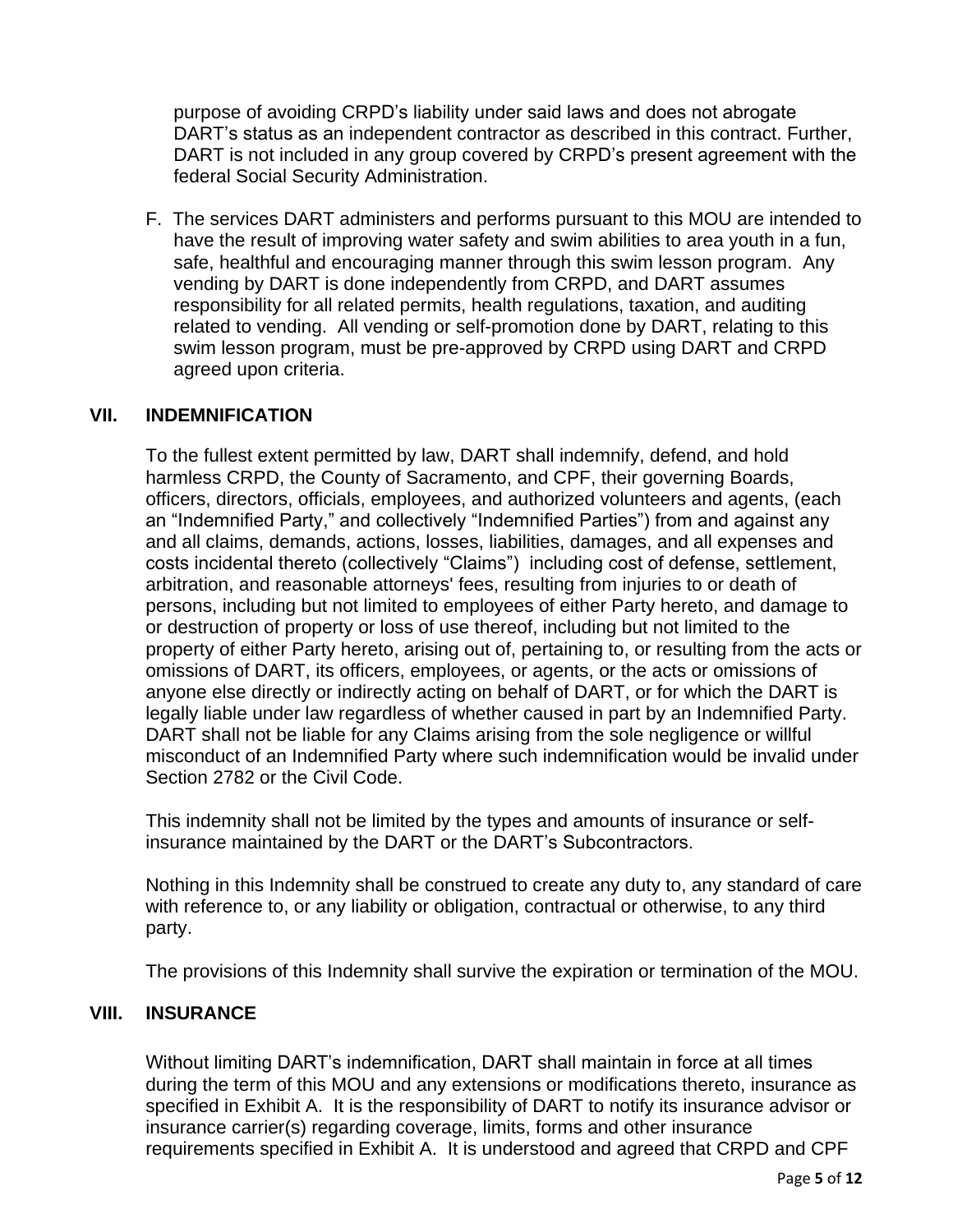shall not pay any sum to DART under this MOU unless and until CRPD and CPF is satisfied that all insurance required by this MOU is in force at the time services hereunder are rendered. Failure to maintain insurance as required in this MOU may be grounds for material breach of contract.

## **IX. NONDISCRIMINATION**

- A. DART agrees and assures CRPD that DART and any subcontractors shall comply with all applicable federal, state, and local Anti-discrimination laws, regulations, and Ordinances and to not unlawfully discriminate, harass, or allow harassment against any employee, applicant for employment, employee or agent of CRPD, or recipient of services contemplated to be provided or provided under this Agreement, because of race, ancestry, marital status, color, religious creed, political belief, national origin, ethnic group identification, sex, sexual orientation, age (over 40), medical condition (including HIV and AIDS), or physical or mental disability. DART shall ensure that the evaluation and treatment of its employees and applicants for employment, the treatment of CRPD employees and agents, and recipients of services are free from such discrimination and harassment.
- B. DART represents that it is in compliance with and agrees that it will continue to comply with the Americans with Disabilities Act of 1990 (42 U.S.C. § 12101 et seq.), the Fair Employment and Housing Act (Government Code §§ 12900 et seq.), and regulations and guidelines issued pursuant thereto.
- C. DART agrees to compile data, maintain records and submit reports to permit effective enforcement of all applicable antidiscrimination laws and this provision.
- D. DART shall include this nondiscrimination provision in all subcontracts related to this MOU.

# **X. AMENDMENTS**

A. This MOU sets forth all of the promises, conditions and understandings between CRPD and DART relating to swim lessons. There are no promises, conditions and understandings, either oral or written, between CRPD and DART other than those set forth in this MOU. No subsequent modification or agreement with respect to the terms of this MOU shall be effective, unless such subsequent modification or agreement is in writing executed by both CRPD and DART. No oral representation, whenever made, by any official or employee of CRPD shall be effective to modify the provisions of this MOU. This MOU shall be binding upon the parties hereto, their successors and assigns.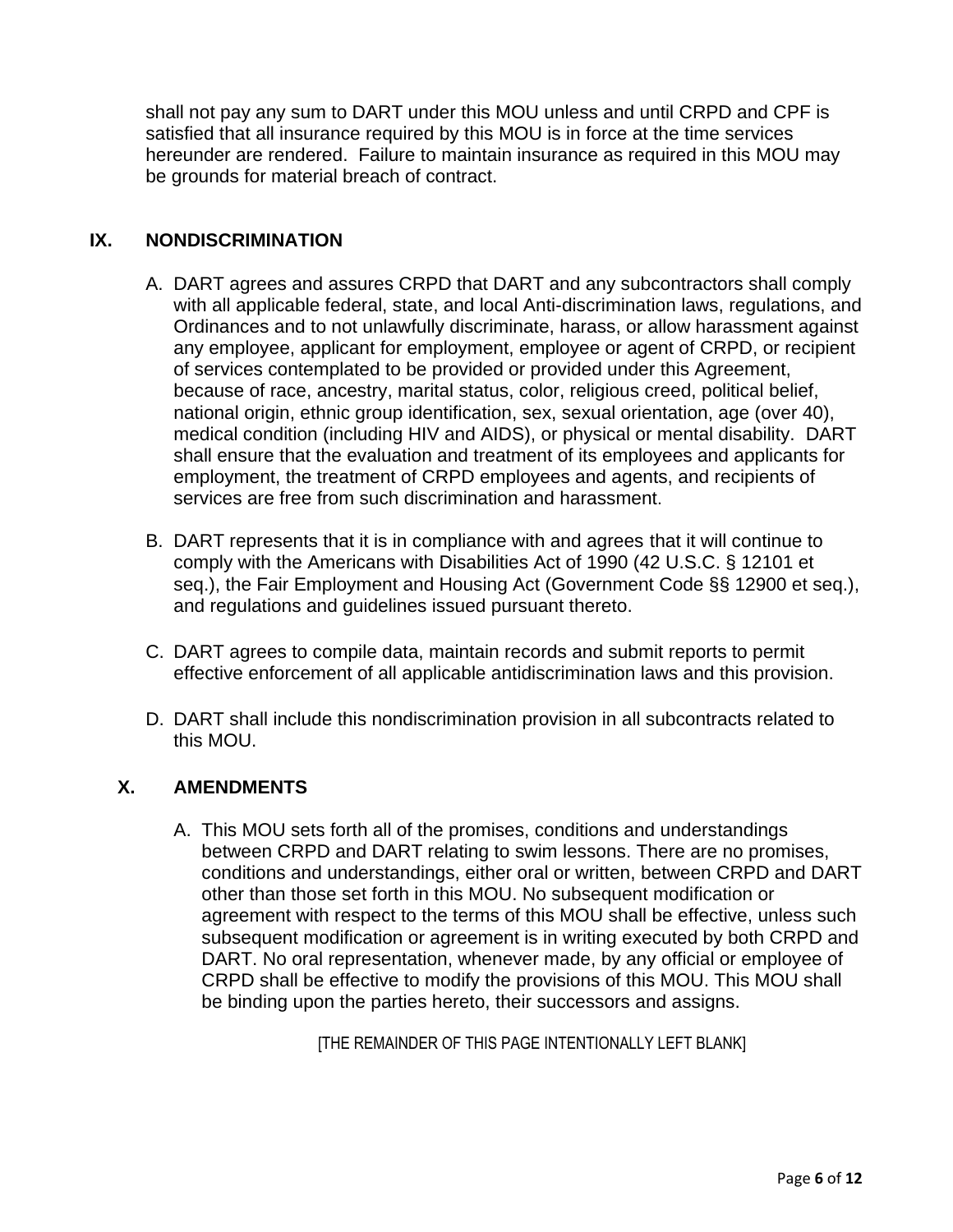## **IX. WRITTEN COMMUNICATION AND NOTICE**

A. All notices from either party to the other under this MOU shall be in writing and sent by nationally recognized overnight delivery service or by United States certified or registered mail, postage prepaid with receipt obtained, addressed to the other party at the address provided below, or such other address as the party to receive the notification may subsequently designate by written notice to the other:

CRPD and CPF: DART: Carmichael Recreation and Park District **DART** of Sacramento 5750 Grant Avenue PO Box 601034 Carmichael, CA 95608 Sacramento, CA 95860 (916) 485-5322

### **X. SIGNATURE AUTHORITY**

A. Each of the persons signing below represents and warrants that he/she has the authority to legally bind the party on whose behalf he/she signs.

### **XI. PARAGRAPH HEADINGS**

A. The paragraph headings contained herein are for convenience and reference only and are not intended to define or limit the scope of this MOU.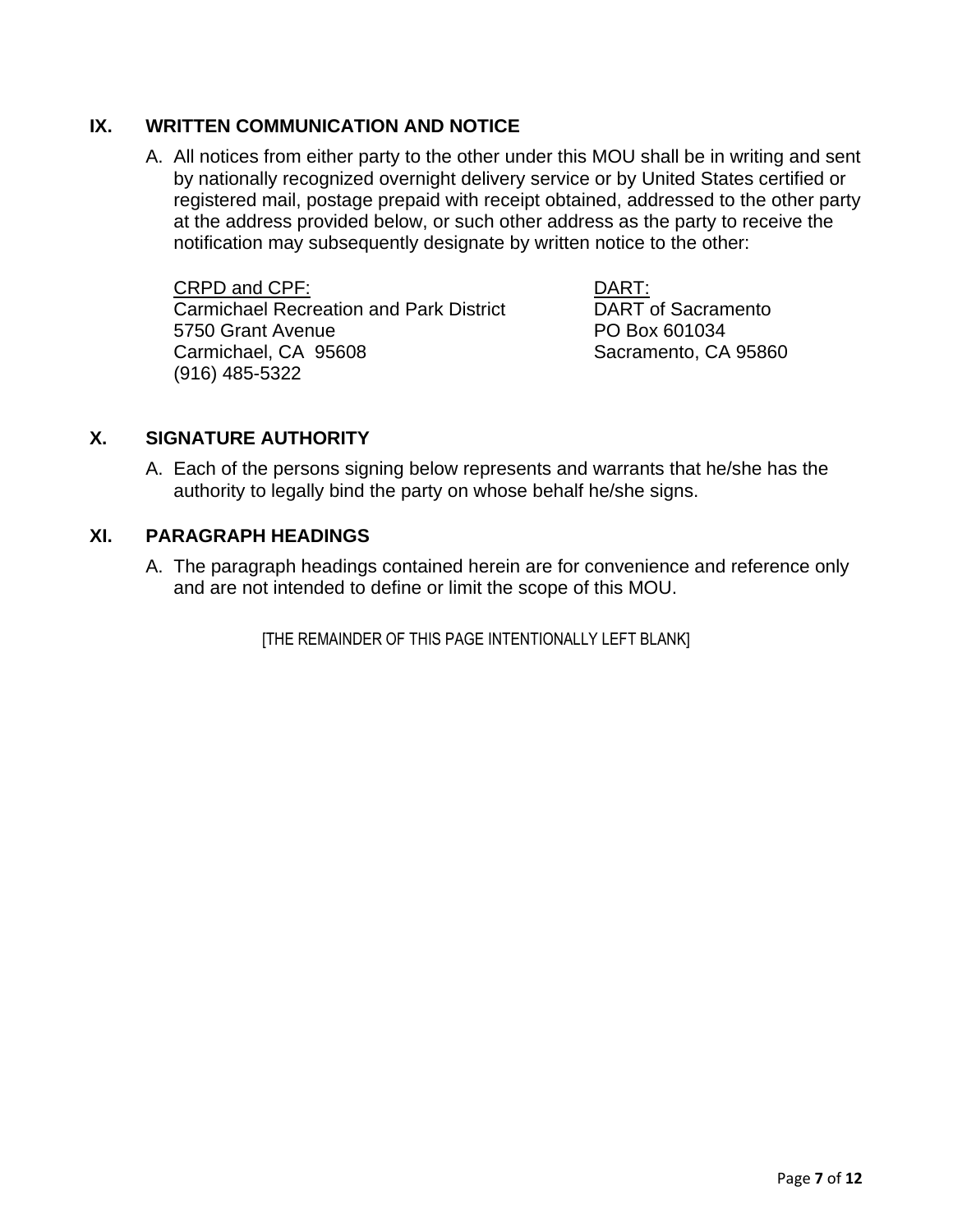**IN WITNESS WHEREOF**, the parties have executed this MOU as of the date first above written.

CRPD/CPF/DART:

CARMICHAEL RECREATION AND PARK DISTRICT, a Recreation and Park District formed pursuant to the California Public Resources Code (section 5780, et seq.)

By: \_\_\_\_\_\_\_\_\_\_\_\_\_\_\_\_\_\_\_\_\_\_\_\_\_\_\_\_\_\_\_\_\_

 Mike Blondino, District Administrator Carmichael Recreation and Park District

"CRPD"

CARMICHAEL RECREATION AND PARK DISTRICT FOUNDATION (DBA CARMICHAEL PARKS FOUNDATION)

By: \_\_\_\_\_\_\_\_\_\_\_\_\_\_\_\_\_\_\_\_\_\_\_\_\_\_\_\_\_\_\_\_ Sharon Ruffner, President Carmichael Recreation and Park District Foundation (DBA Carmichael Parks Foundation)

"CPF"

DART SWIMMING SACRAMENTO

By: \_\_\_\_\_\_\_\_\_\_\_\_\_\_\_\_\_\_\_\_\_\_\_\_\_\_\_\_\_\_\_\_

 Brian Nabeta, CEO/Head Coach DART Swimming Sacramento

"DART"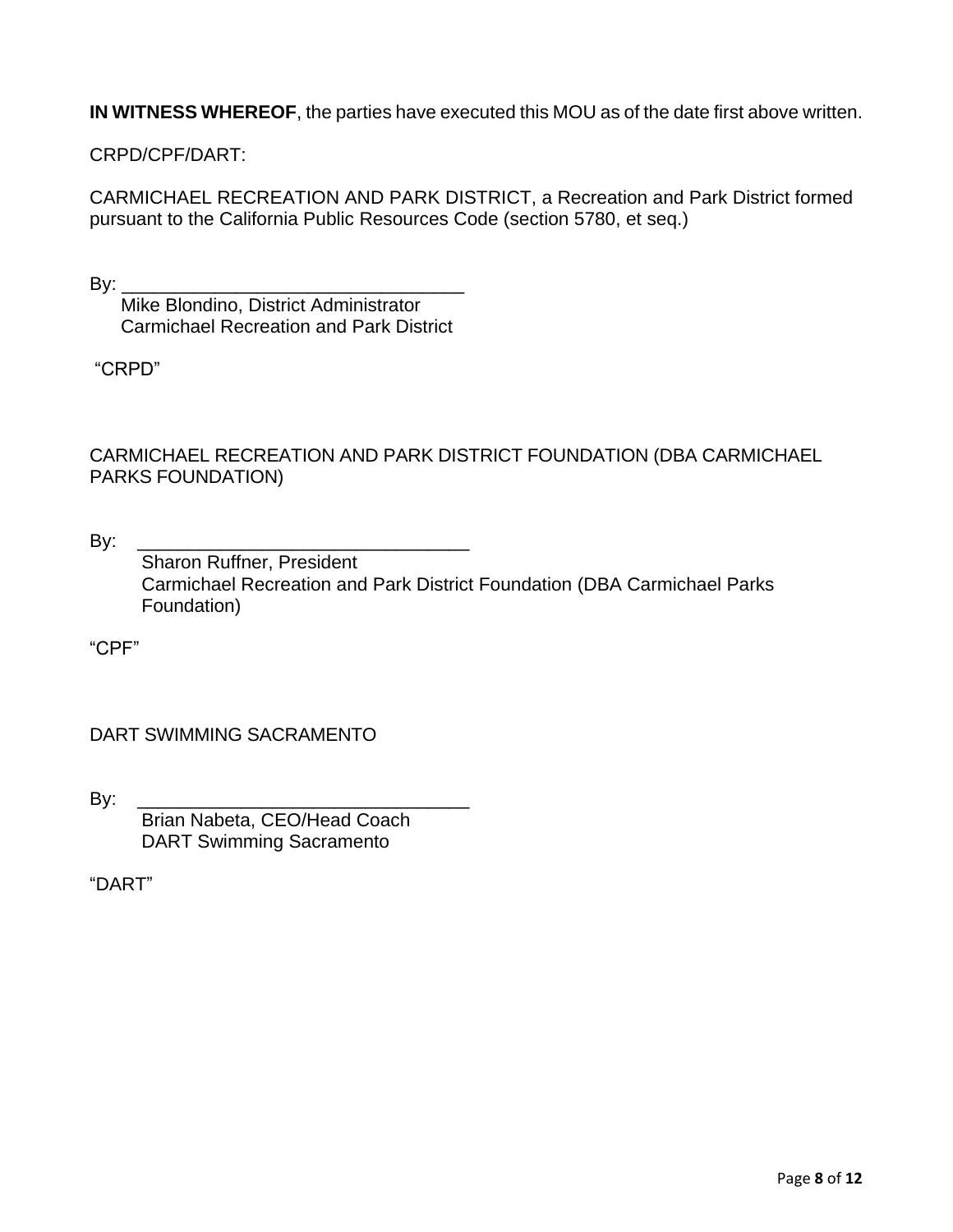## **EXHIBIT A to MOU between the Carmichael Recreation and Parks District**

# **hereinafter referred to as "CRPD," and Carmichael Parks Foundation hereinafter referred to as "CPF," and DART Swimming Sacramento hereinafter referred to as DART**

## **INSURANCE REQUIREMENTS FOR DART**

Without limiting DART's indemnification, DART shall procure and maintain for the duration of the MOU, insurance against claims for injuries to persons or damages to property which may arise from or in connection with the performance of the MOU by the DART, its agents, representatives or employees. CRPD and CPF shall retain the right at any time to review the coverage, form, and amount of the insurance required hereby. If in the opinion of the CRPD and CPF Risk Manager, insurance provisions in these requirements do not provide adequate protection for CRPD, CPF and for members of the public, CRPD and CPF may require DART to obtain insurance sufficient in coverage, form and amount to provide adequate protection. CRPD and CPF's requirements shall be reasonable but shall be imposed to assure protection from and against the kind and extent of risks that exist at the time a change in insurance is required.

# **I. VERIFICATION OF COVERAGE**

DART shall provide CRPD and CPF with certificates evidencing coverage required below. **Copies of required endorsements must be attached to certificates.** The CRPD and CPF Risk Manager may approve self-insurance programs in lieu of required policies of insurance if, in the opinion of the Risk Manager, the interests of the CRPD, CPF, and the general public are adequately protected. All certificates, evidences of self-insurance, and additional insured endorsements are to be received and approved by the CRPD and CPF before performance commences. The CRPD and CPF reserve the right to require that DART provide complete copies of any policy of insurance offered in compliance with these specifications.

### **II. MINIMUM SCOPE OF INSURANCE**

Coverage shall be at least as broad as:

- A. GENERAL LIABILITY: Insurance Services Office's Commercial General Liability occurrence coverage form CG 0001. Including, but not limited to Premises/Operations, Products/Completed Operations, Contractual, and Personal & Advertising Injury, without additional exclusions or limitations, unless approved by the CRPD and CPF Risk Manager.
- B. AUTOMOBILE LIABILITY: Insurance Services Office's Commercial Automobile Liability coverage form CA 0001.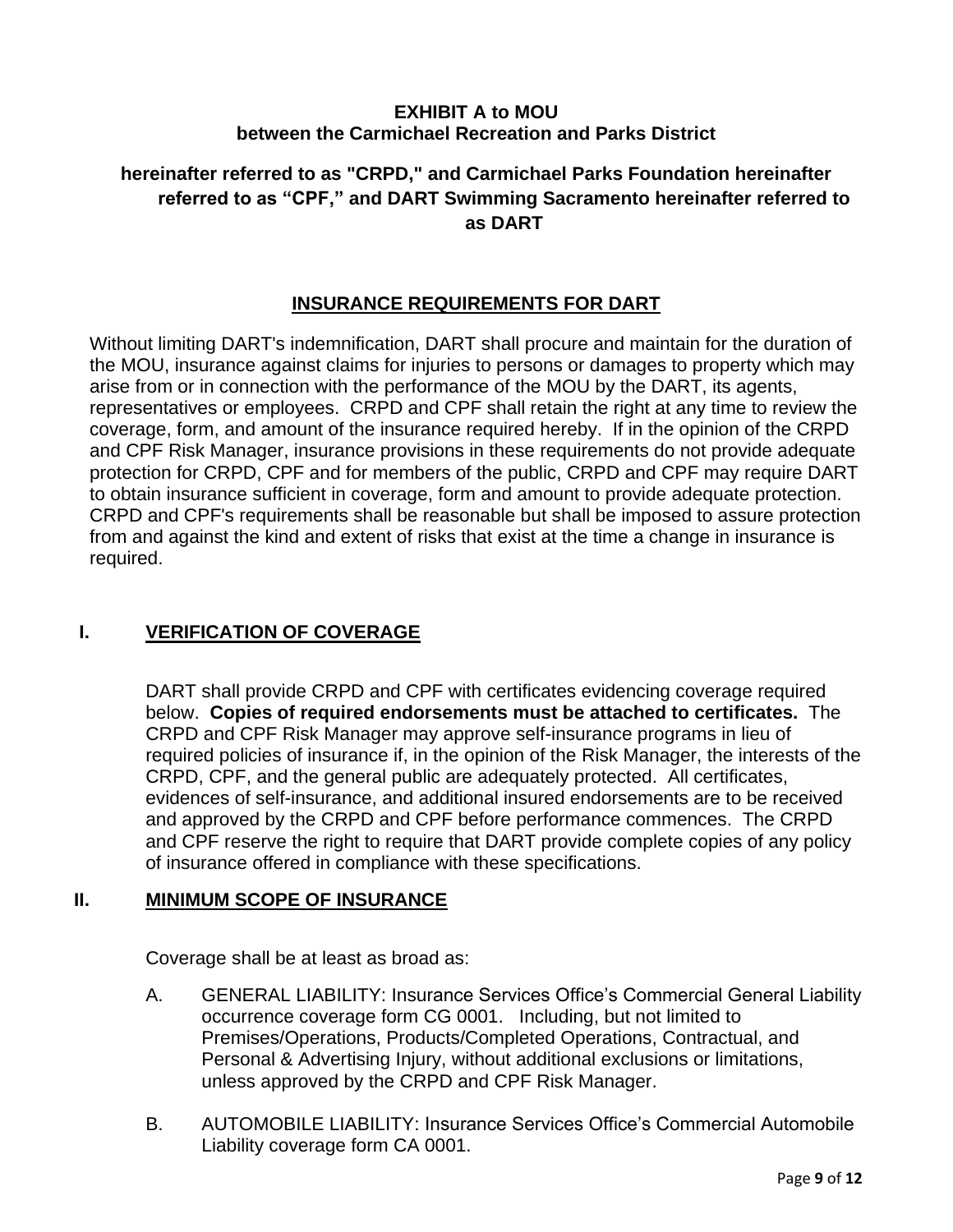- 1. Commercial Automobile Liability: auto coverage symbol "1" (any auto) for corporate/business owned vehicles. If there are no owned or leased vehicles, symbols 8 and 9 for non-owned and hired autos shall apply.
- 2. Personal Lines automobile insurance shall apply if vehicles are individually owned.
- C. WORKERS' COMPENSATION: Statutory requirements of the State of California and Employer's Liability Insurance.
- D. UMBRELLA or Excess Liability policies are acceptable where the need for higher liability limits is noted in the Minimum Limits of Insurance and shall provide liability coverages that at least follow form over the underlying insurance requirements where necessary for Commercial General Liability, Commercial Automobile Liability, Employers' Liability, and any other liability coverage (other than Professional Liability) designated under the Minimum Scope of Insurance.
- **III.** SEXUAL ABUSE OR MOLESTATION (SAM) LIABILITY

#### **IV. MINIMUM LIMITS OF INSURANCE**

DART shall maintain limits no less than:

A. General Liability shall be on an Occurrence basis (as opposed to Claims Made basis). Minimum limits and structure shall be:

| General Aggregate:                  | \$2,000,000         |
|-------------------------------------|---------------------|
| Products Comp/Op Aggregate:         | \$2,000,000         |
| Personal & Adv. Injury:             | \$1,000,000         |
| Each Occurrence:                    | \$2,000,000         |
| <b>Sexual Molestation and Abuse</b> | \$100,000/\$300,000 |

(Per Person or Occurrence/Annual Aggregate)

### B. AUTOMOBILE LIABILITY:

- 1. Commercial Automobile Liability for Corporate/business owned vehicles including non-owned and hired, \$1,000,000 Combined Single Limit.
- 2. Personal Lines Automobile Liability for Individually owned vehicles, \$100,000 per person, \$300,000 each accident, \$50,000 property damage.
- C. WORKERS' COMPENSATION: Statutory.
- D. EMPLOYER'S LIABILITY: \$1,000,000 per accident for bodily injury or disease.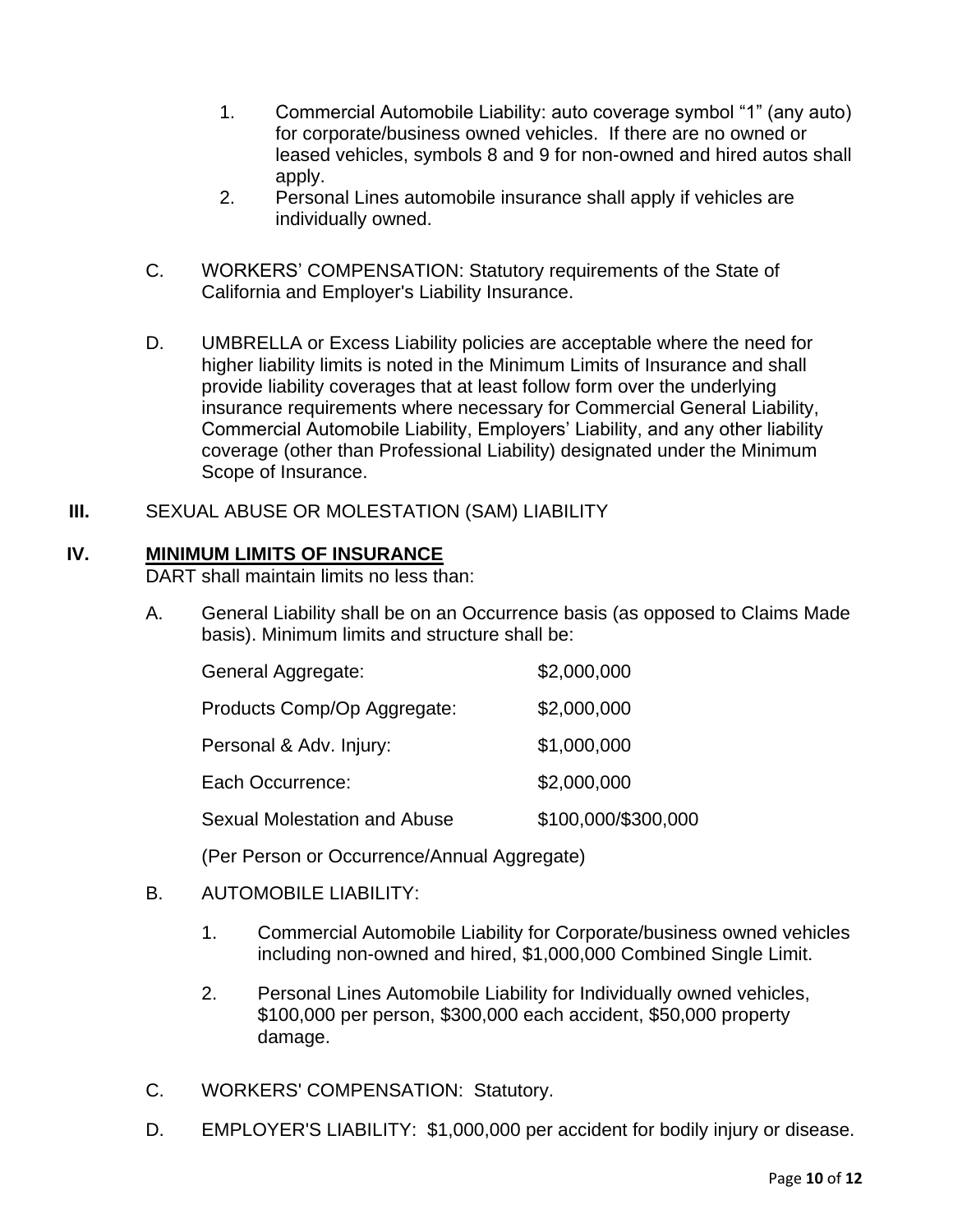# **V. DEDUCTIBLES AND SELF-INSURED RETENTION**

Any deductibles or self-insured retention that apply to any insurance required by this MOU must be declared and approved by CRPD and CPF.

# **VI. OTHER INSURANCE PROVISIONS**

The insurance policies required in this MOU are to contain, or be endorsed to contain, as applicable, the following provision:

## A. All Policies:

- 1. ACCEPTABILITY OF INSURERS: Insurance is to be placed with insurers with a current A.M. Best's rating of no less than A-VII. The CRPD and CPF Risk Manager may waive or alter this requirement, or accept self-insurance in lieu of any required policy of insurance if, in the opinion of the Risk Manager, the interests of the CRPD, CPF, and the general public are adequately protected.
- 2. MAINTENANCE OF INSURANCE COVERAGE: The DART shall maintain all insurance coverages and limits in place at all times and provide the CRPD and CPF with evidence of each policy's renewal ten (10) days after its anniversary date.

DART is required by this MOU to immediately notify CRPD and CPF if they receive a communication from their insurance carrier or agent that any required insurance is to be canceled, non-renewed, reduced in scope or limits or otherwise materially changed. DART shall provide evidence that such cancelled or non-renewed or otherwise materially changed insurance has been replaced or its cancellation notice withdrawn without any interruption in coverage, scope or limits. Failure to maintain required insurance in force shall be considered a material breach of the MOU.

# **VII. COMMERCIAL GENERAL LIABILITY AND AUTOMOBILE LIABILITY**

- ADDITIONAL INSURED STATUS: CRPD and the County of Sacramento, their governing Boards, officers, directors, officials, employees, and authorized volunteers and agents (each and "Additional Insured Party," and collectively "Additional Insured Parties"), are to be endorsed as additional insureds as respects: liability arising out of activities performed by or on behalf of the DART; products and completed operations of the DART; premises owned, occupied or used by the DART; or automobiles owned, leased, hired or borrowed by the DART. The coverage shall contain no endorsed limitations on the scope of protection afforded to the Additional Insured Parties.
- B. PRIMARY INSURANCE: For any claims related to this MOU, the DART's